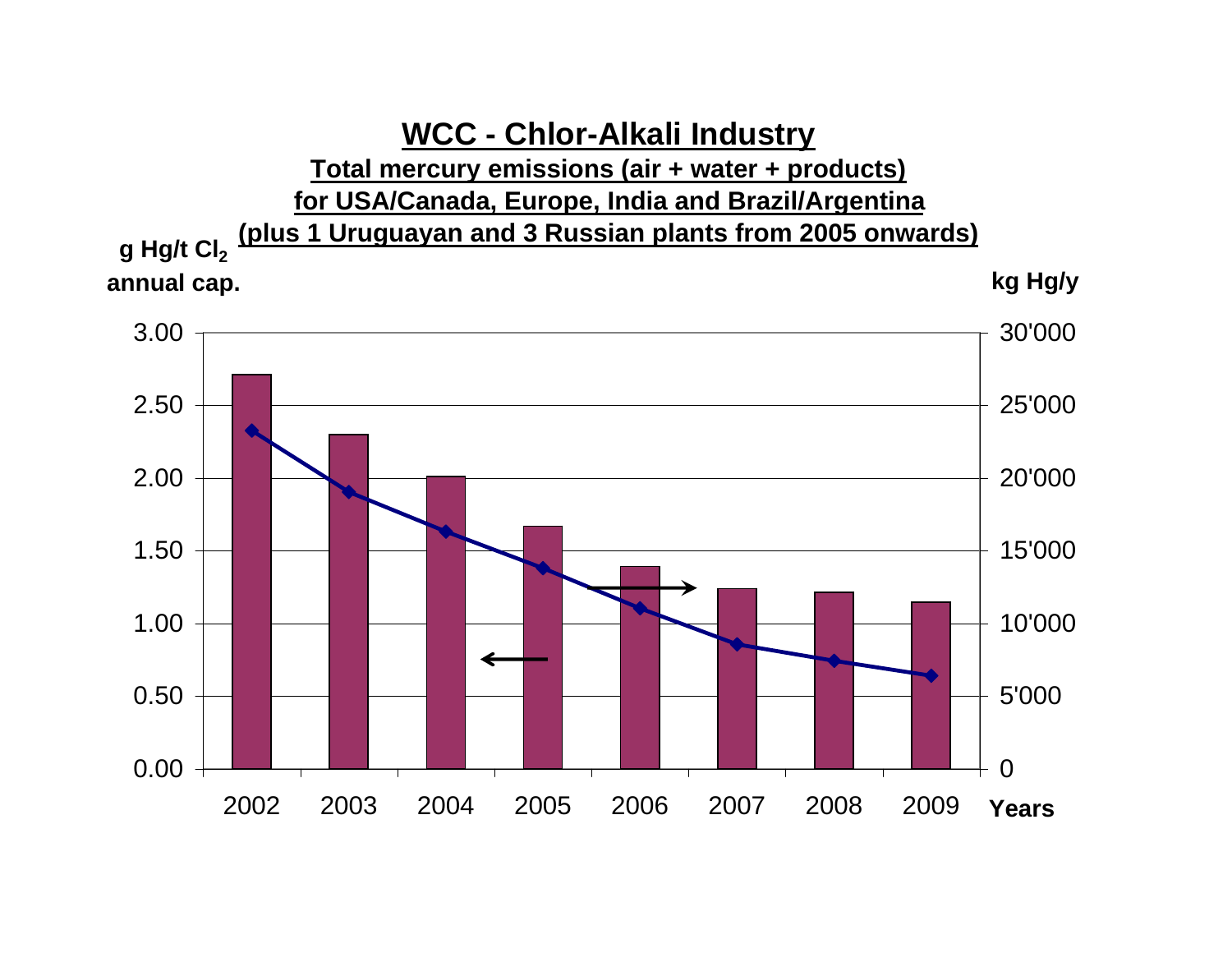### **Explanation of the table**

Number Hg plants: number of electrolysis production units in activity using the mercury technology.

Capacity: nameplate chlorine production capacity according to authorisations (expressed in thousands metric tonnes chlorine per year).

Mercury data: the quantities of mercury are expressed in kilograms per year.

Purchases / Sales: quantity of mercury coming in or leaving (negative value) the production site (from or to other sites of the same company, other companies, traders, suppliers …). If the mercury comes from a unit already closed, even on the same production site, it will also be considered as "Purchase". The quantity of mercury contained in solid waste sent to **external** treatment units for metal recovery will be considered here as "Sales"; if (and when) recovered metallic mercury is reintegrated back in the production site, the corresponding quantity will then be considered as "Purchases".

Consumption / Use: mercury added to the production cells and circuits (negative value if removed) to keep the amount of mercury contained in the cells and circuits at the same constant level (structurally immobilised in the process); this value correspond to the "Purchases /Sales" figure corrected to remove the effect of mercury inventory variation in the warehouse of the site, and/or any voluntary change in the installation inventory (cells …). A comment has to be added is there is a voluntary increase or decrease of the inventory.

Emission to air: quantity of mercury emitted to the air (including process exhaust, hydrogen vented or burned, diffuse emissions from cell room …).

Emission to water: quantity of mercury emitted with the water effluents leaving the production unit (after treatment).

Emission with products: quantity of mercury emitted with the products (mainly caustic soda/potash and hydrogen used as chemical); this does not include the hydrogen vented or burned. If mercury emission with HCl, hypochlorite … is separately accounted, care must be taken to avoid double counting (with mercury in hydrogen, caustic …).

Total emissions: sum of emissions to air, water and with products.

Solid waste to deposit: estimation/measure of the quantity of mercury included in the solid waste sent to final waste disposal (internal or external).

The mercury contained in the waste waiting for recovery treatment or to be sent to final disposal, and temporarily stored on the site, will still be considered as being part of the site inventory for this reporting.

Difference to balance: this calculated value (not indicated in the tables) corresponds to the difference between the consumption and the sum of the total emissions (air, water, products) and the mercury in the waste sent to final disposal; it integrate the inaccuracies of the measures and the mercury accumulated in the installation but not measured.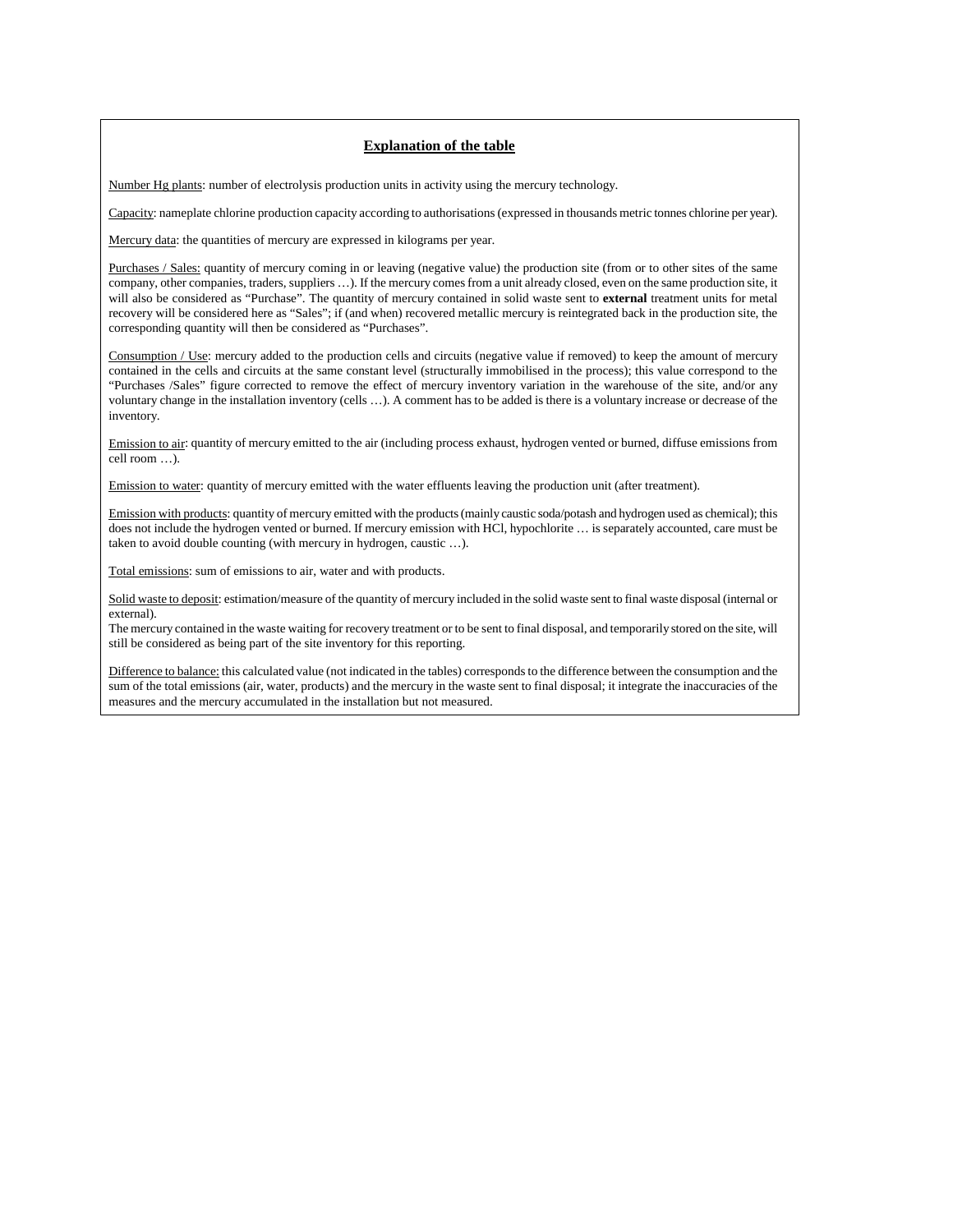## **plus 3 Russian plants from 2005 onwards Evolution for USA/Canada + Europe + India + Brazil/Argentina (and 1 plant in Uruguay from 2005 onwards)**

#### **Absolute values**

| Year | <b>Hg plants</b> | Capacity  | <b>Purchases</b><br>/Sales | Consumption<br>/Use | <b>Emission to</b><br>products | <b>Emission to</b><br>water | <b>Emission to</b><br>air | <b>Total emissions</b> | Solid waste | <b>Hg plants Capacity</b> |           |
|------|------------------|-----------|----------------------------|---------------------|--------------------------------|-----------------------------|---------------------------|------------------------|-------------|---------------------------|-----------|
|      | Number           | In 1000 t | kg Hg /y                   | kg Hg /y            | kg Hg /y                       | kg Hg /y                    | kg Hg /y                  | kg Hg /y               | kg Hg /y    | Number                    | In 1000 t |
|      |                  | Cl2/v     |                            |                     |                                |                             |                           |                        |             |                           | Cl2/v     |
| 2002 | 85               | 8'584     | 688                        | 249'944             | $*$ (1)                        | 821                         | * (1                      | 23'265                 | $*$ (1)     | 89                        | 9'029     |
| 2003 | 83               | 8'281     | 402'444                    | 205'274             | 2'402                          | 820                         | 15'821                    | 19'043                 | 129'730     | 87                        | 8'726     |
| 2004 | 80               | 8'124     | 263'511                    | 159'806             | 1'448                          | 657                         | 14'217                    | 16'321                 | 69'601      | 84                        | 8'569     |
| 2005 | 781              | 8'271     | 227'470                    | 176706              | 1'361                          | 774                         | 11'662                    | 13'797                 | 116'257     | 78                        | 8'271     |
| 2006 | 74               | 7'929     | 70'891                     | 162'049             | 782                            | 555                         | 9698                      | 11035                  | 175'116     | 74                        | 7'929     |
| 2007 | 70               | 6'904     | 202'279                    | 241224              | 626                            | 455                         | 7482                      | 8563                   | 197'980     | 70                        | 6'904     |
| 2008 | 60               | 6'129     | 89'408                     | 196'797             | 413                            | 366                         | 6658                      | 7'438                  | 185'625     | 60                        | 6'129     |
| 2009 | 58               | 5'603     | $-181'103$                 | 203'095             | 376                            | 830                         | 5'195                     | 6'401                  | 69'954      | 58                        | 5'586     |

*\* (1) no data reported for the Indian plants without all Russian plants data*

#### **Relative values (/t chlorine capacity)**

| Year | Hg plants | Capacity           | <b>Purchases</b><br>/Sales | <b>Consumption</b><br>/Use | <b>Emission to</b><br>products | <b>Emission to</b><br>water | <b>Emission to</b><br>air | <b>Total emissions</b>    | Solid waste   |
|------|-----------|--------------------|----------------------------|----------------------------|--------------------------------|-----------------------------|---------------------------|---------------------------|---------------|
|      | Number    | In 1000 t          | g Hg /t $Cl2$              | g Hg /t Cl <sub>2</sub>    | $g$ Hg /t Cl <sub>2</sub>      | g Hg /t $Cl2$               | $g$ Hg /t Cl <sub>2</sub> | $g$ Hg /t Cl <sub>2</sub> | g Hg /t $Cl2$ |
|      |           | Cl <sub>2</sub> /v |                            |                            |                                |                             |                           |                           |               |
| 2002 | 85        | 8'584              | 0.08                       | 29.12                      | $*$ (1)                        | 0.10                        | $*$ (1)                   | 2.71                      | $*$ (1)       |
| 2003 | 83        | 8'281              | 48.60                      | 24.79                      | 0.29                           | 0.10                        | 91.،                      | 2.30                      | 15.67         |
| 2004 | 80        | 8'124              | 32.44                      | 19.67                      | 0.18                           | 0.08                        | 1.75                      | 2.01                      | 8.57          |
| 2005 | 78        | 8'271              | 29.01                      | 22.54                      | 0.16                           | 0.09                        | 1.41                      | .67                       | 14.06         |
| 2006 | 74        | 7'929              | 9.42                       | 21.53                      | 0.10                           | 0.07                        | .22                       | .39                       | 22.09         |
| 2007 | 70        | 6'904              | 31.11                      | 34.94                      | 0.09                           | 0.07                        | 1.08                      | 1.24                      | 28.68         |
| 2008 | 60        | 6'129              | 15.61                      | 32.11                      | 0.07                           | 0.06                        | 1.09                      | .21                       | 30.29         |
| 2009 | 58        | 5'586              | $-34.94$                   | 36.36                      | 0.07                           | 0.15                        | 0.93                      | 1.15                      | 12.52         |

*\* (1) no data reported for the Indian plants without all Russian plants data*

#### **Considering 1 Urugyian plant and 3 Russian plants from 2002**

| Hg plants | Capacity  |
|-----------|-----------|
| Number    | In 1000 t |
|           | Cl2/v     |
| 89        | 9'029     |
| 87        | 8'726     |
| 84        | 8'569     |
| 78        | 8'271     |
| 74        | 7'929     |
| 70        | 6'904     |
| 60        | 6'129     |
| 58        | 5'586     |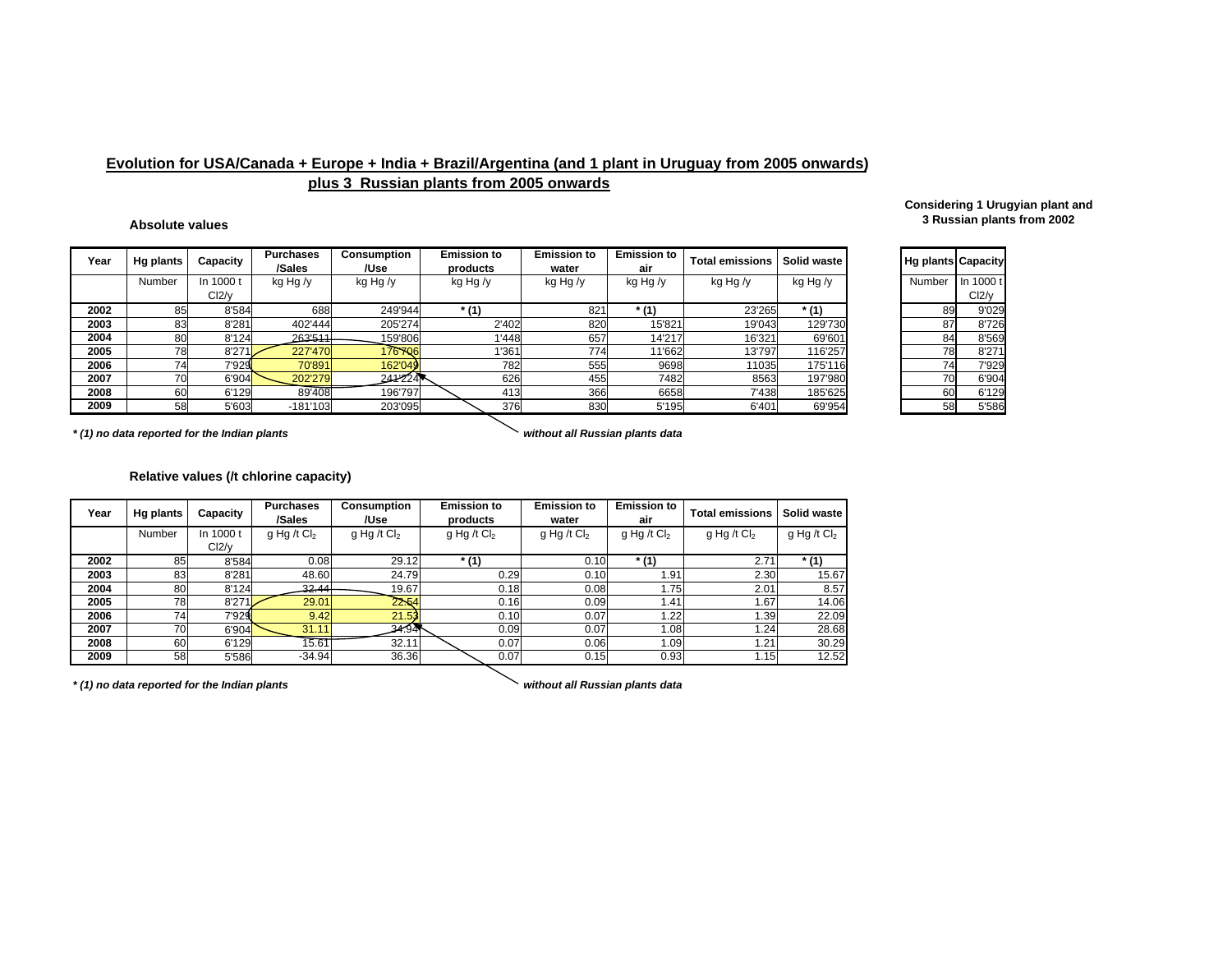# **WCC - Chlor-Alkali Industry Mercury consumption and emissions in kg/year (absolute data)**

| <b>Production year: 2009</b>         |                  |            |                            |          |                                              |                             |                           |                        |             |  |  |
|--------------------------------------|------------------|------------|----------------------------|----------|----------------------------------------------|-----------------------------|---------------------------|------------------------|-------------|--|--|
|                                      |                  |            |                            |          |                                              |                             |                           |                        |             |  |  |
| <b>Country or Area</b>               | <b>Hg plants</b> | Capacity   | <b>Purchases</b><br>/Sales | /Use     | <b>Consumption Emission with</b><br>products | <b>Emission</b> to<br>water | <b>Emission to</b><br>air | <b>Total emissions</b> | Solid waste |  |  |
|                                      | Number           | In $1000t$ | kg Hg /y                   | kg Hg /y | kg Hg / y                                    | kg Hg /y                    | kg Hg /y                  | kg Hg/y                | kg Hg /y    |  |  |
|                                      |                  | $Cl_2/y$   | $-$ if sold)               |          |                                              |                             |                           |                        |             |  |  |
| <b>Europe</b>                        | 37               | 4'224      | $-128'587$                 | 161'708  | 246                                          | 793                         | 2'903                     | 3'942                  | 43'293      |  |  |
| <b>United States of America</b>      |                  | 437        | 10'372                     | $-1'204$ | 8.2                                          | 12                          | 469                       | 490                    | 3'355       |  |  |
| + Canada                             |                  |            |                            |          |                                              |                             |                           |                        |             |  |  |
| India                                |                  | 188        | 4'950                      | 4'600    | 25                                           |                             | 151                       | 176                    | 442         |  |  |
| Brazil * $(5)$ + Argentina (1 plant) |                  | 335        | $-99'417$                  | 12'951   | 35                                           |                             | 1'352                     | 1'398                  | 4'206       |  |  |
| $+ Uruguay (1 plant)$                |                  |            |                            |          |                                              |                             |                           |                        |             |  |  |
| <b>Russia</b>                        |                  | 402        | 31'579                     | 25'040   | 62                                           | 14                          | 320                       | 396                    | 18'658      |  |  |
|                                      |                  |            |                            |          |                                              |                             |                           |                        |             |  |  |
| <b>Total</b>                         | <b>58</b>        | 5'586      | $-181'103$                 | 203'095  | 376                                          | 830.3                       | 5'195                     | 6'401                  | 69'954      |  |  |

*\* (5) one plant shut down in February; emissions to air and water during dismantling also taken into account*